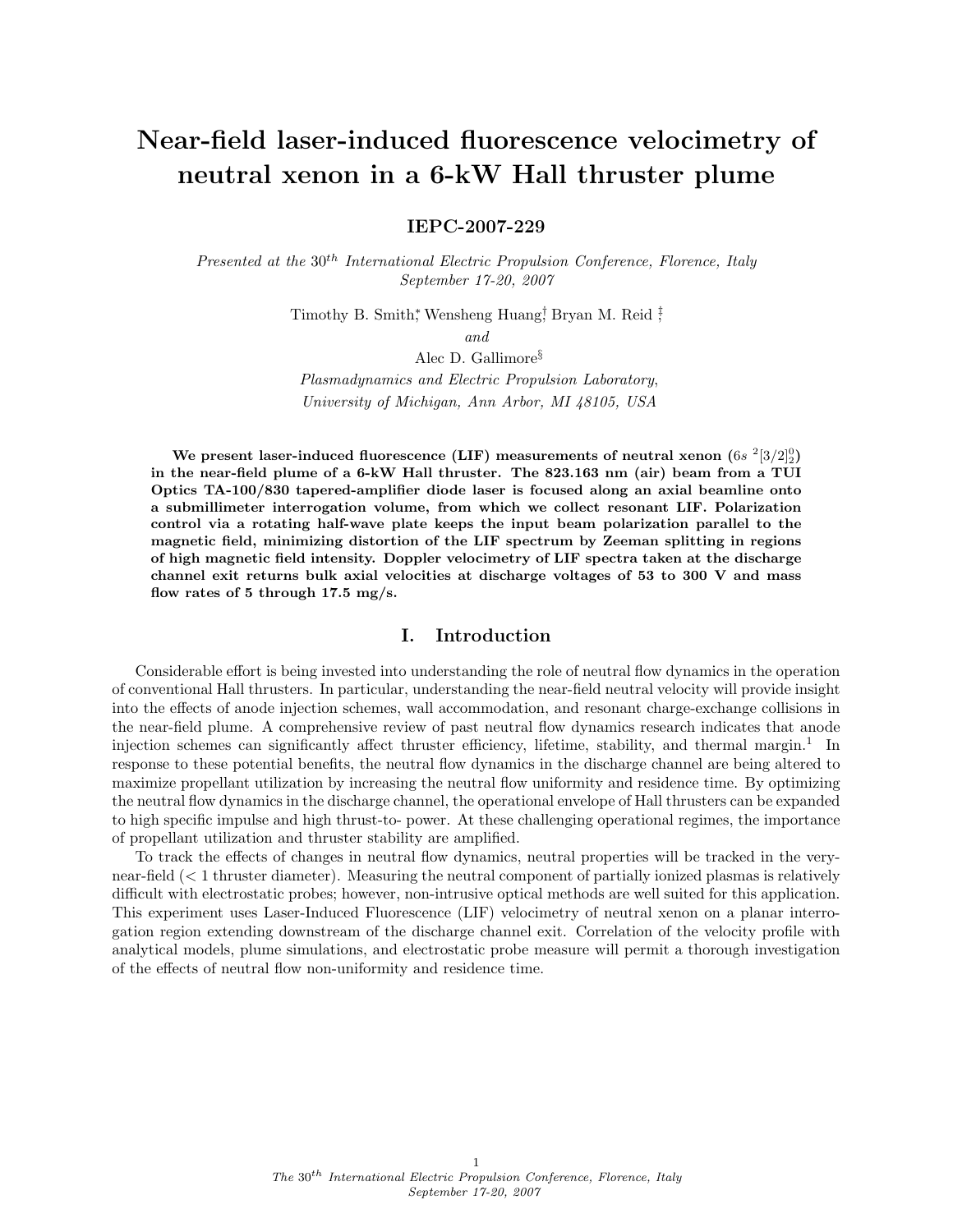

Figure 1. Optogalvanic and LIF schemes using Xe I absorption at 823. nm.

# II. Theory

Figure 1(a) shows the fine structure transitions for optogalvanic and resonant LIF spectroscopy of the 823.163 nm (air) transition of Xe I. Absorption of 823.163 nm laser light causes xenon atoms resting in the metastable lower state  $6s^{2}[3/2]_{2}^{0}$  to jump to the excited upper state  $6p^{2}[3/2]_{2}$ . Since this upper state is closer to the first ionization potential for xenon (12.1298 eV) than the lower state, the probability of electron-impact ionization (and thus the galvatron discharge current) increases linearly with the upper state population, providing an optogalvanic signal. Those atoms which are not ionized out of the upper state quickly decay; since there are no other allowed transitions from the  $6p^2[3/2]_2$ , the  $6p^2[3/2]_2 \rightarrow 6s^2[3/2]_2^0$ fluorescence at 823.163 nm provides a strong, but resonant LIF signal.

#### A. Doppler shift and broadening

Consider a light source with vacuum wavelength  $\lambda$  and frequency  $\nu = c/\lambda$ . An observer who is stationary with respect to the light source will see light at the same frequency  $\nu$ . An observer moving towards the light source will see a bluer  $(i.e.,$  higher-frequency) light than the stationary viewer, while an observer moving away from the light source will see a redder *(i.e., lower-frequency)* light.

In LIF, this Doppler effect appears as a shift in the resonant frequency  $\nu_0$  as the laser is scanned over a very short frequency range. The change in photon frequency  $\Delta \nu = \nu - \nu_0$  for a particle with velocity **v** passing through a light beam of wave vector k is

$$
\triangle \nu = -\frac{\mathbf{k} \cdot \mathbf{v}}{2\pi}.\tag{1}
$$

Given a beamwise velocity component  $v_k \equiv \mathbf{v} \cdot \hat{\mathbf{k}}$ , Eqn. 1 gives the beamwise velocity-to-frequency transformations

$$
\nu = \left(1 - \frac{v_k}{c}\right)\nu_0 \tag{2}
$$

$$
v_k = \left(1 - \frac{\nu}{\nu_0}\right)c. \tag{3}
$$

A swarm of particles with a normalized velocity distribution  $f(\mathbf{v})$  will also "see" the frequency of incoming photons shifted by the relative velocity of the particle in the direction of the photon. The resulting Doppler

<sup>∗</sup>Research Fellow and Lecturer, Aerospace Engineering, timsmith@umich.edu

<sup>†</sup>Graduate Research Assistant, Aerospace Engineering, davhuang@umich.edu

<sup>‡</sup>Graduate Research Assistant, Aerospace Engineering, reidb@umich.edu

<sup>§</sup>Professor and Associate Dean, Aerospace Engineering, rasta@umich.edu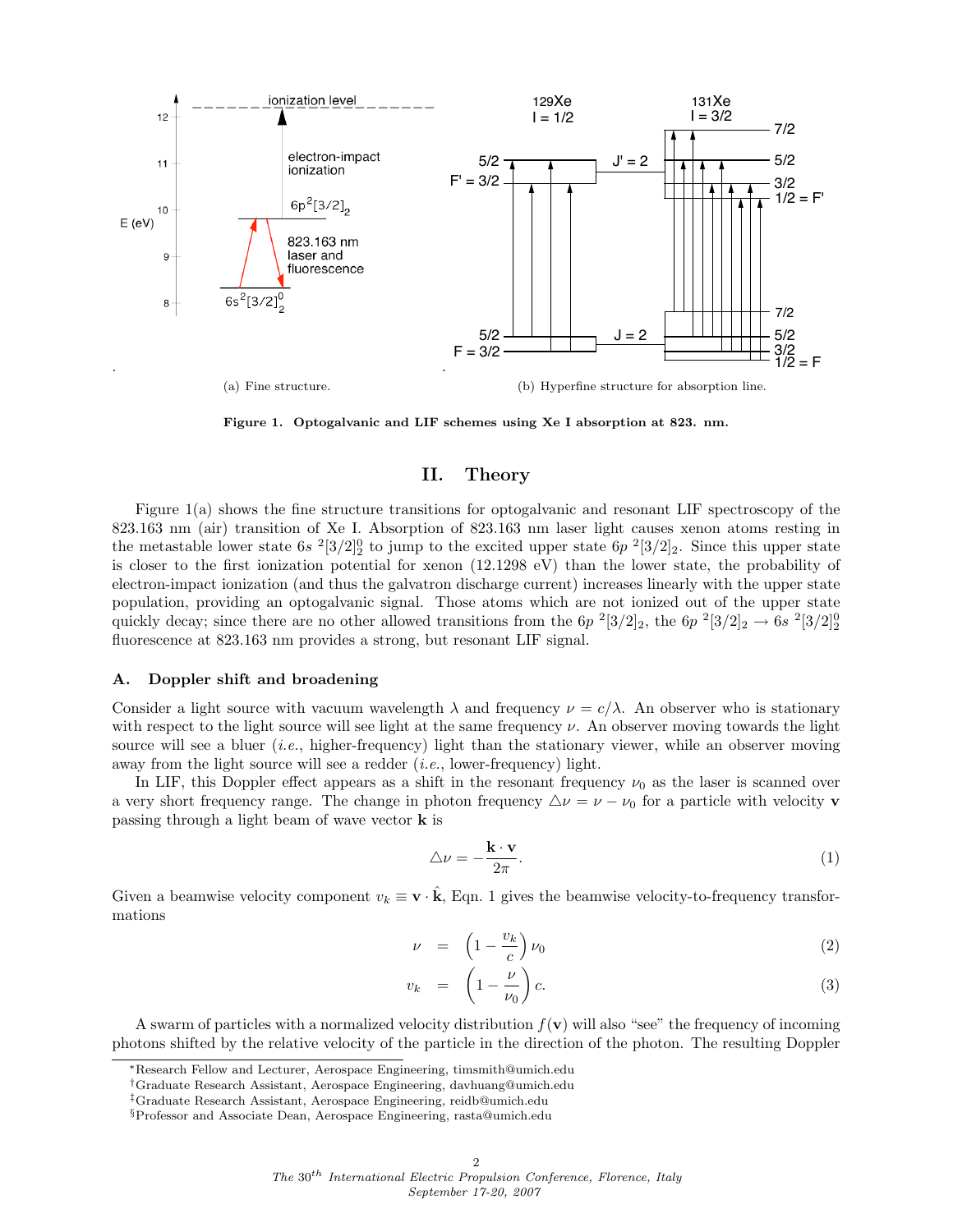lineshape will be shifted by the beamwise bulk velocity  $u_k = \langle v \cdot \hat{k} \rangle$  and broadened by the thermal width of the beamwise distribution  $f(v_k)$ . The generalized Doppler lineshape  $d(v)$ , when properly normalized so that

$$
\int_{-\infty}^{\infty} d(\nu) \, d\nu = 1,\tag{4}
$$

is given by

$$
d(\nu) = \frac{c}{\nu_0} f\left(\left[1 - \frac{\nu}{\nu_0}\right] c\right). \tag{5}
$$

In species with no hyperfine structure (HFS), the LIF spectrum  $i(\nu)$  is the convolution of the Doppler broadening with the natural (or lifetime) broadening function

$$
l(\nu) = \frac{\Delta \nu_n}{2\pi} \frac{1}{(\nu - \nu_0)^2 + (\Delta \nu_n/2)^2}
$$
(6)

where  $\Delta \nu_n = A_j/(2\pi)$  is the natural linewidth for state j. This Lorentzian function is usually much narrower for warm gases than the Doppler broadening. In this case, the natural broadening can be replaced by a Dirac delta function,

$$
i(\nu) = d(\nu) \otimes l(\nu) \approx d(\nu) \otimes \delta(\nu) = d(\nu),\tag{7}
$$

letting us directly transform the LIF spectrum into an excellent approximation of the beamwise velocity distribution.

#### B. Hyperfine structure

In xenon (and other species with HFS), the LIF spectrum can be modeled as the convolution of the hyperfine splitting function  $h(\nu)$  with natural and Doppler broadening functions,

$$
i(\nu) = h(\nu) \otimes l(\nu) \otimes d(\nu). \tag{8}
$$

The hyperfine splitting  $h(\nu)$  is a series of n Dirac delta functions,

$$
h(\nu) = \sum_{j=1}^{n} p_j \delta(\nu - \nu_j).
$$
\n(9)

where  $\nu_j$  is the j<sup>th</sup> hyperfine line center and  $p_j$  is the j<sup>th</sup> hyperfine line intensity. The 6s  $\frac{2[1/2]_1^0}{\sim} \frac{6}{5} \frac{2[3/2]_2}{\sim}$ transition of Xe I has  $n = 18$  such hyperfine splittings.

Hyperfine structure consists of two components. Isotopic splitting is caused by the mass and nuclear volume differences between isotopes in the sample. Nuclear-spin splitting is caused by the coupling between the nuclear spin I and the total electronic angular momentum  $J$ . For the sake of brevity, we will henceforth use the term "HFS constants" to denote the combined set of isotopic shifts and nuclear-spin interaction constants.

There are nine stable isotopes of xenon, seven of which have natural abundances greater than one percent. Each of these isotopes causes a slightly different transition energy  $E_{ij}$ , resulting in isotopic splitting. Table 1 presents naturally-occurring xenon isotopic abundances and shifts (conventionally defined relative to the center frequency for  $^{132}$ Xe).

Table 1. Isotopic abundance and shift relative to <sup>132</sup>Xe for the Xe I 6s  $2[3/2]_2^0 \rightarrow 6p^2[3/2]_2$  transition at 823.163 nm (air) nm (from Jackson and Coulombe *et al.*<sup>4</sup>). No isotopic shift values are available for <sup>124</sup>Xe and <sup>126</sup>Xe.

| Mass (amu)   124 126 128 129 130 131 132 134                |  |  |  |  | -136                                     |
|-------------------------------------------------------------|--|--|--|--|------------------------------------------|
| Abundance (%) 0.0096 0.009 1.92 26.4 4.1 21.1 26.9 10.4 8.9 |  |  |  |  |                                          |
| Shift (MHz) $\qquad$ $\qquad$                               |  |  |  |  | $-$ 84.1 96.5 37.1 72.8 0.0 -38.9 -116.9 |

Seven of the nine stable isotopes of xenon have even atomic mass, resulting in no nuclear spin I. The two isotopes with an odd atomic mass, however, have non-zero nuclear spin quantum numbers I. The lighter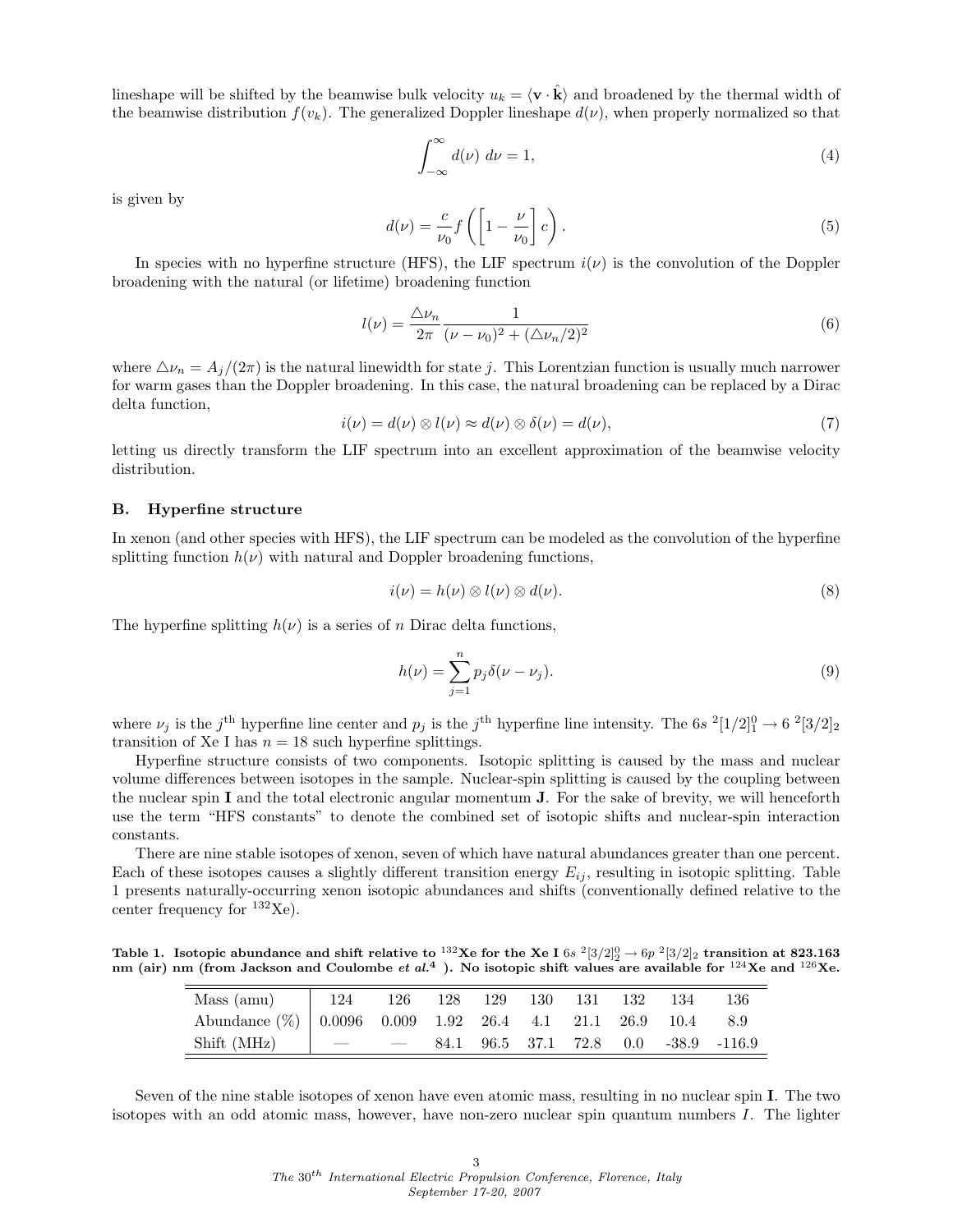isotope, <sup>129</sup>Xe, has  $I = 1/2$ , while <sup>131</sup>Xe has  $I = 3/2$ . These non-zero nuclear spins cause nuclear-spin splitting of the atomic energy levels. This nuclear-spin splitting is 1 to 2 orders of magnitude broader than the isotopic splitting, and provides most of the characteristic shape of our absorption line.

The total angular momentum  $\mathbf{F} = \mathbf{I} + \mathbf{J}$  takes quantum number values

$$
F = I + J, I + J - 1, \dots, |I - J| \tag{10}
$$

where  $J$  is the total electronic angular momentum quantum number.<sup>9</sup> The extra term energy due to nuclearspin splitting is given  $bv^8$ 

$$
E_{\rm nss} = A\frac{C}{2} + BD,\tag{11}
$$

where  $A$  is the nuclear magnetic dipole interaction constant,  $B$  is the nuclear electric quadrupole interaction constant, and the terms

$$
C = F(F + 1) - I(I + 1) - J(J + 1)
$$
\n(12)

and

$$
D = \frac{(3C/4)(C+1) - I(I+1)J(J+1)}{2I(2I-1)J(2J-1)}
$$
\n(13)

contain the nuclear spin-orbit interactions.

Table 2 presents energy levels and nuclear-spin structure constants for the Xe I absorption line at 823.163 nm (air), taken from Jackson and Coulombe.<sup>6</sup>

Table 2. Energy levels and nuclear-spin structure constants for the Xe I 6s  $2[1/2]^0_2 \rightarrow 6$   $2[3/2]_2$  transition at 823.163 nm.

|                       | $E_i$     | $A_{129}$ | $A_{131}$ | $B_{131}$ |
|-----------------------|-----------|-----------|-----------|-----------|
| Level                 | (eV)      | (MHz)     | (MHz)     | (MHz)     |
| $6s^{2}[3/2]_{2}^{0}$ | 8.353155  | $-2385$   | 706       | 253       |
| $6p^{2}[3/2]_{2}$     | 9.8210934 | -892      | 264       | 30        |

The transition rule for nuclear-spin splitting is  $\Delta F \equiv F - F' = [0, \pm 1]$ , where F is the upper and F' is the lower state's total angular momentum quantum number. (The zero-zero transition is forbidden,  $F =$  $0 \nrightarrow F' = 0.$ ) Figure 1 shows the fine structure and nuclear-spin splitting for he Xe I 6s  $^{2}[1/2]_{2}^{0} \rightarrow 6$   $^{2}[3/2]_{2}$ transition at 823.163 nm.

The relative intensity of each nuclear-spin split component is given for a  $J \to J - 1$  transition by<sup>10</sup>

$$
I(F \to F - 1) \propto \frac{P(F)P(F - 1)}{F}
$$
\n(14)

$$
I(F \to F) \quad \propto \quad \frac{(2F+1)}{F(F+1)} P(F) Q(F) \tag{15}
$$

$$
I(F-1 \to F) \propto \frac{Q(F)Q(F-1)}{F}
$$
\n(16)

where  $P(F) = (F + J)(F + J + 1) - I(I + 1)$  and  $Q(F) = I(I + 1) - (F - J)(F - J + 1)$ .

For the isotopes with even mass numbers (i.e., without nuclear-spin splitting), the line intensity  $p_i$  is linearly proportional to the naturally-occurring abundance for each isotope. The line intensities of  $129$ Xe and <sup>131</sup>Xe are linearly proportional to the product of the isotopic abundance and the relative intensity of the nuclear-spin split components.

#### C. Propellant utilization and ionization fraction

Neglecting facility effects, the propellant utilization determines the ionization fraction and neutral number density in the near-field plume of a Hall thruster. Since the Xe I LIF signal strength and signal-to-noise ratio are roughly proportional to the neutral number density, propellant utilization has an undeniable influence on the effectiveness of Xe LIF in the Hall thruster plume.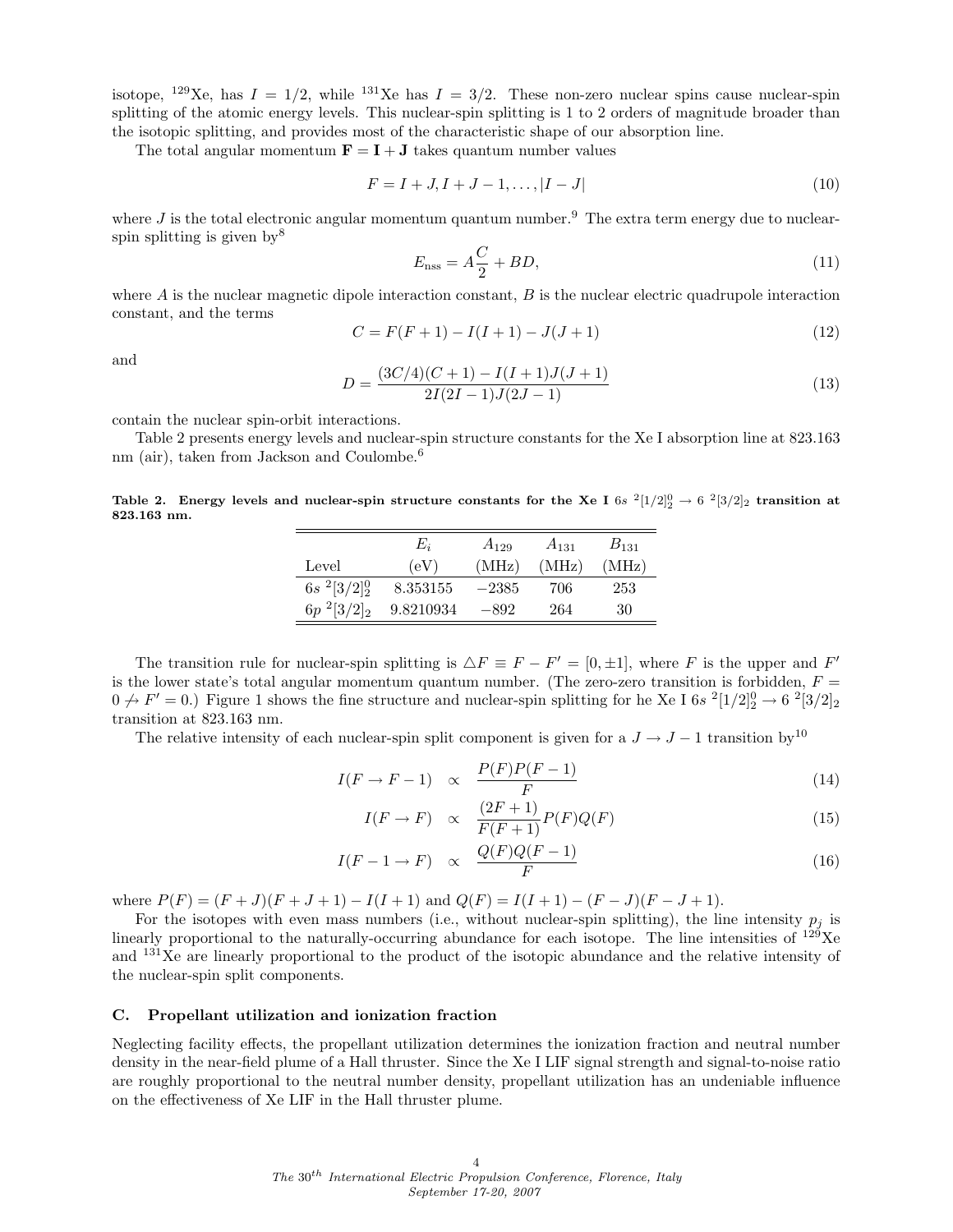In most analyses, the propellant utilization is defined as the ratio of ion flux to the total particle flux. For an atomic species with Z electrons, a generalized expression for propellant utilization is

$$
\eta_u = \sum_{i=1}^{Z} n_i u_i / \sum_{i=0}^{Z} n_i u_i
$$
\n(17)

where  $n_i$  is the number density and  $u_i$  is the axial velocity for species i (and we define  $i = 0$  for neutrals,  $i = 1$  for single ions,  $i = 2$  for double ions, and so forth). Given the total number density

$$
n = n_0 + n_1 + \dots = \sum_{i=0}^{Z} n_i
$$
 (18)

and defining the ionization fraction

$$
\alpha_i = n_i/n \tag{19}
$$

for each ionization state  $1 \leq i \leq Z$ , the generalized propellant utilization can be expressed in terms of ionization fraction as

$$
\eta_u = \sum_{i=1}^Z \alpha_i u_i / \sum_{i=0}^Z \alpha_i u_i . \qquad (20)
$$

When multiple ionization is negligible, the propellant utilization becomes

$$
(\eta_u)_1 = \frac{n_1 u_1}{n_0 u_0 + n_1 u_1} \tag{21}
$$

or, in terms of the ionization fraction  $\alpha_1 = n_1/n$ ,

$$
(\eta_u)_1 = \left[\frac{1-\alpha_1}{\alpha_1}\left(\frac{u_0}{u_1}\right) + 1\right]^{-1}.\tag{22}
$$

Equation 22 can be rearranged to yield the ionization fraction as a function of propellant utilization, neutral velocity and ion velocity:

$$
\alpha_1 = \left[\frac{1 - (\eta_u)_1}{(\eta_u)_1} \left(\frac{u_1}{u_0}\right) + 1\right]^{-1}.\tag{23}
$$

Since  $\alpha_0 + \alpha_1 = 1$  for negligible multiple ionization, Equation 23 shows that the neutral number density  $n_0$ (and thus, the LIF signal strength and SNR) varies as

$$
n_0 = n \left( 1 - \left[ \frac{1 - (\eta_u)_1}{(\eta_u)_1} \left( \frac{u_1}{u_0} \right) + 1 \right]^{-1} \right) \tag{24}
$$

Thus, the LIF signal intensity (ceteris paribus)

- decreases with increasing ion velocity  $u_1$ , and
- decreases with increasing propellant utilization  $(\eta_u)_1$ .

In the limit of 100% propellant utilization, the ionization fraction goes to 100% and the Xe I LIF signal (and SNR) drop below the threshold of detection.

# III. Apparatus and Procedure

#### A. Facility

Experiments were performed in the Large Vacuum Test Facility (LVTF) at the University of Michigan. The LVTF is a  $\phi$ 6 m  $\times$ 9 stainless steel-clad cylindrical chamber. Pumping is provided by seven single-stage CVI model TM-1200 cryopumps and liquid nitrogen shrouds, with a nominal pumping speed of 240,000 l/s. Facility pressure is monitored by two hot-cathode ionization gauges, and base pressure is approximately  $1.2\times$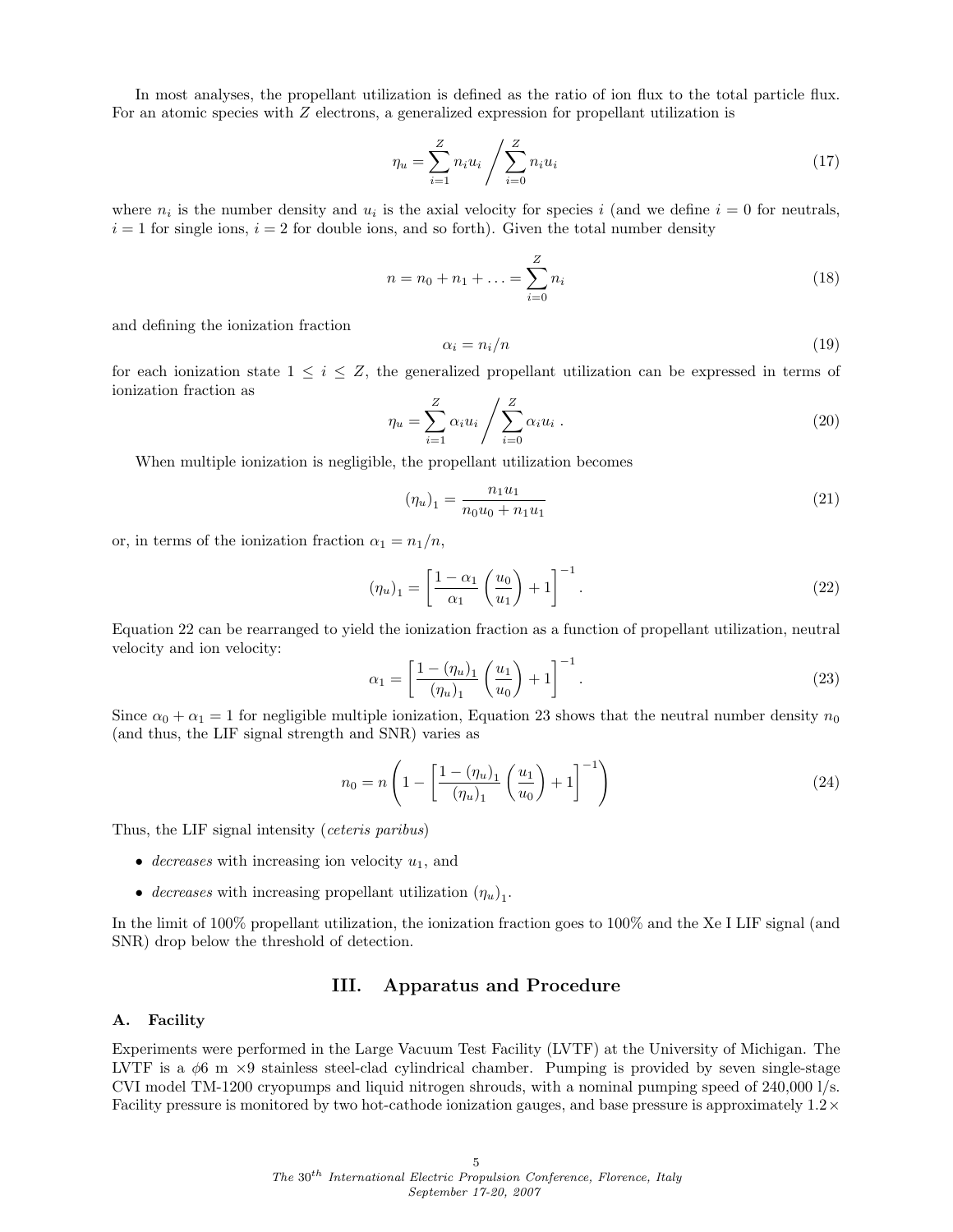$10^{-7}$  Torr. The facility pressure during thruster operation at 11 mg/s total xenon flow rate is approximately  $7.6 \times 10^{-6}$  Torr, corrected for xenon.

Xe I LIF spectra were recorded at the discharge channel and cathode exit planes of a 6-kW laboratory model Hall thruster. During these experiments, the 6-kW Hall thruster was mounted on two crossed translation tables. The axial translation table has a 1-m range of motion, while the radial translation table has a 2-m travel. Both translation stages are PC-controlled by a custom LabView VI, with locational resolution on the order of 0.1 mm. A vertically-adjustable support structure atop the translation tables elevated the thruster to the chamber centerline, allowing the plume to expand ∼ 4 meters along the chamber axis.

Research-grade xenon propellant (99.999% pure) was supplied to the thruster by separate commercially available flow meters and controllers, having an accuracy of  $\pm 1\%$  of full scale. Calibration of the flow system by the constant volume method<sup>2</sup> includes the effects of compressibility.<sup>3</sup>

## B. Laser and optics

The laser system used in this experiment is a TUI Optics TA-100/830 tapered-amplifier diode laser. This system has a nominal linewidth of ~ 10 MHz, a tuning range of 820 nm to 836 nm, and a mode-hop-free range of over 10 GHz. Though capable of output powers in excess of 500 mW, off-peak efficiency drops and Faraday isolation of the tapered amplifier reduce the available output power at the upper end of the system wavelength range  $(835 \pm 1 \text{ nm})$  to approximately 250 mW.

The master oscillator for this system is an ECDL. Coarse wavelength control is provided by Peltier cooling of the ECDL and micrometer adjustment of the ECDL feedback grating angle. PC control of the fine tuning is provided by a LabVIEW VI, which uses the auxiliary output of a Stanford SR810 lock-in amplifier to send a control voltage to a piezoelectric transducer (PZT) driving the ECDL feedback grating. Feedback circuitry in the ECDL power supply decreases the master oscillator diode current during a PZT sweep to maximize the mode-hop-free range. In order to include the effect of changing laser output power, we normalize our reported LIF and OGS spectra by a quadratic curve-fit to the master oscillator power. It is important to note that this normalization carries an implicit assumption that the absorption line is not saturated. Steering mirrors inside the TA-100 enclosure couple the ECDL output into the tapered amplifier diode, which boosts the ECDL output power by a factor of more than 20 while maintaining the master oscillator wavelength and linewidth.

Although power changes over the course of a frequency scan, simply normalizing the signal by the laser power would give misleading results when the LIF lineshape is highly saturated. Instead, we use an external photodiode to monitor laser power, and take care to keep the central peak of the photodiode signal within a 5% tolerance band for all scans. This allows a basis for comparing the magnitude of the signal between multiple scans at different operating conditions.

Figure 2 shows a schematic of the diode laser table contents. A wedged beam pickoff diverts two beamlets (beams A and B, each  $\sim 5$  mW) from the main TA-100 output beam. The main beam passes through an initial beam splitter, which diverts  $\sim 40\%$  of the main beam to a second beam splitter that further dividing the beam into two  $\sim 50$  mW beamlets (beams C and D). The remaining  $\sim 120$  mW of main beam power (beam E) continues on toward the LVTF.



Figure 2. Optical table schematic for 6-kW Hall thruster LIF experiment.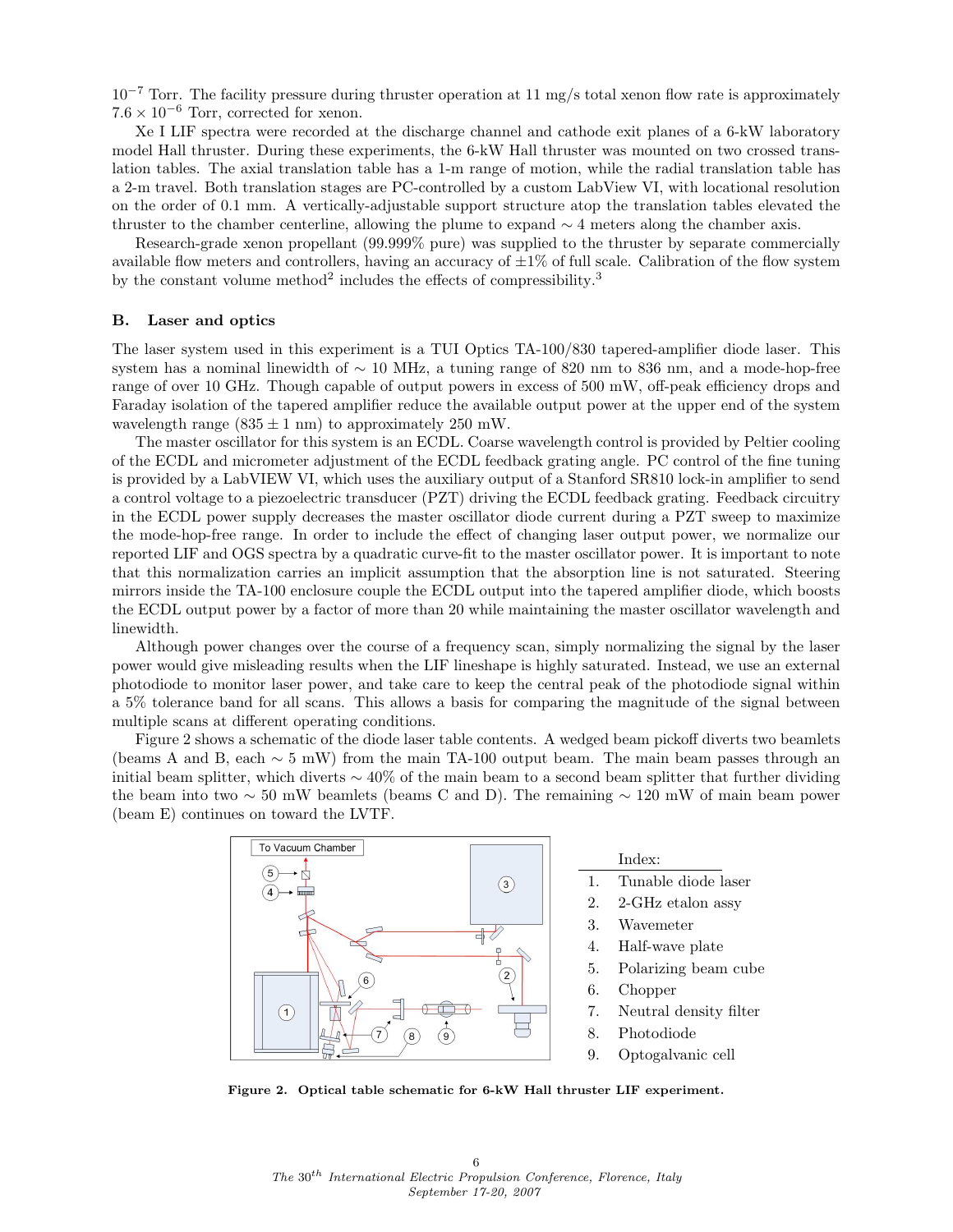Beam A goes through a Stanford SR540 chopper running at 1.6 kHz to two mirrors, which steer the beam through a neutral density filter, into a Hamamatsu L2783 galvatron, and terminates at a Thorlab DET110 photodiode. The optogalvanic current and photodiode voltage signals go to Stanford SR810 lockin amplifiers, yielding optogalvanic and absorption spectra for the galvatron discharge. During saturation studies, a half-wave plate, polarizing beam splitter cube, and a neutral density filter are inserted in the beam path to control the laser power entering the galvatron.

Beam B goes through same SR540 chopper, and passes through a neutral density filter to an external photodiode. Since the photodiode has a known efficiency and is connected to a preamplifier of known characteristics, we can make highly precise measurements of the beam power.

Beam C is steered by two mirrors through a variable neutral density filter to the Burleigh WA-1000 wavemeter. The wavemeter can determine laser wavelength with a 1 pm resolution, which is sufficient for coarse alignment and troubleshooting of the laser. Oversampling of the PZT control voltage permits greater wavelength resolution by a quadratic curve-fit to the wavemeter output, but does not improve the absolute bias of the laser wavelength measurement.

Beam D is directed by two mirrors through an iris into a Burleigh SA-91 etalon assembly with a free spectral range of 2 GHz and a finess of 256. This provides a series of sharp frequency markers, allowing high-resolution (∼ 10 Mz) measurement of the frequency interval swept during a laser scan. Sampling steps were never set this small during this experiment, though; typical sampling intervals ranged between 25 and 50 MHz. Cost and time limitations were the major driver for this reduced frequency resolution, but the need to reduce thermal drift of the etalon spacing was also factor.

Beam E continues on through a half-wave plate, a polarizing cube, and a Stanford SR540 optical chopper running at 1700 kHz before reaching the first of 3 near-infrared mirrors. These mirrors steer the beam through the upper sapphire window, into the LVTF, and onto the input window of the LVTF periscope.



Figure 3. Laser beam delivery and fluorescence collection optics in the LVTF.

Figures 3(a) and 3(b) show the LVTF beam handling setup. Approximately 50 mW of beam power enters the periscope through a replacable antireflection (AR) coated window. Three near-infrared mirrors within the periscope direct the beam to a focusing telescope parallel to the cathode and solenoid axis, reducing the beam diameter to less than 1 mm.

Two separate AR windows protect the  $\phi$ 100 mm,  $f/2.5$  collection lens. The collimated fluorescence from the thruster plume passes out of the LVTF through another sapphire window and into a  $\phi$ 100 mm,  $f/5$  lens. Two protected aluminum mirrors direct the focusing beam onto a Spex H-10 monochromator (using 500-µm slits) with a Hamamatsu 928 PMT. A Stanford SR850 lock-in amplifier extracts the LIF signal from the PMT output. The interrogation volume, defined by the intersection of the laser beam and the doubly-magnified monochromator slit image, is a  $\phi$ 1 × 1 mm cylinder oriented parallel to the cathode axis.

#### C. Optogalvanic cell

The optogalvanic cell used in this experiment is a Hamamatsu L2783-42 XeNe-Mo galvatron. The core of the galvatron is a  $\phi$ 6.25 mm pair of cylindrical Mo electrodes, centered in a  $\phi$ 25 x 120 mm glass cylinder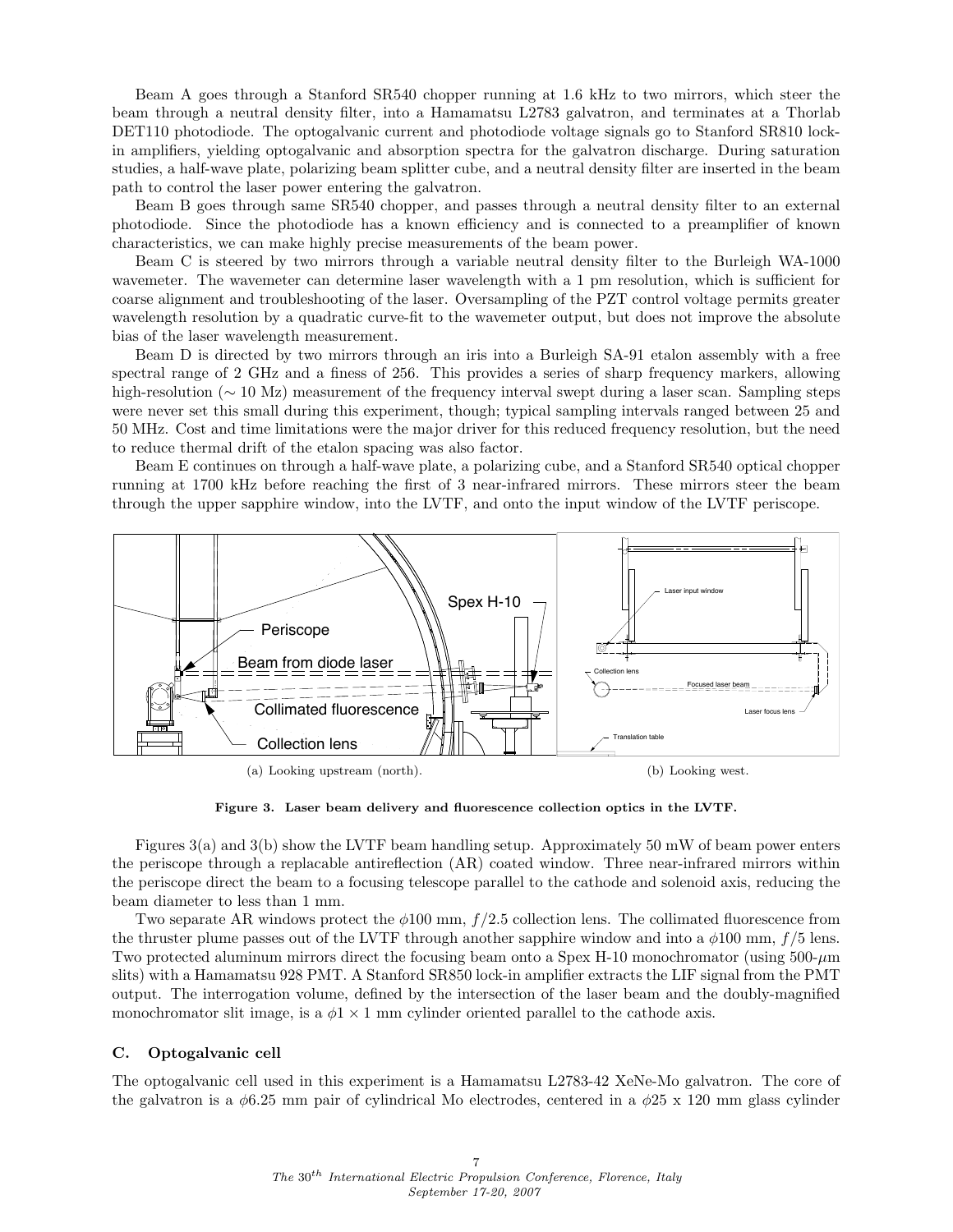filled with approximately 3 Torr of xenon and and 4 Torr of neon. The ends of the cylinder are angled approximately 10 degrees from a perpendicular to the electrode axis; though this is less than Brewsters angle for a glass-air interface, it reduces the likelihood of retroreflected beams entering the discharge. This design permits unobstructed passage of a laser beam along the axis shared by the cylinder and electrodes.

A 192 V discharge across the galvatron electrodes produces a reasonably cool, dense, stationary plasma. Additionally, this voltage seems to maximize the population of the  $6s^{2}[3/2]_{2}^{0}$  metastable and provide clean optogalvanic signal. A ballast resistor prevents runaway current growth after the discharge is struck, and provides a simple method of measuring the discharge current. The voltage drop across the ballast resistor is connected to a Stanford SR-810 lock-in amplifier through a 3.33  $\mu$ F, 450 V capacitor. The capacitor passes the AC component of the voltage drop, while isolating the lock-in from high DC voltages.

# IV. Results

Our original plan was to take Xe I LIF spectra at the cathode exit and in a region downstream of discharge channel. After taking scans at multiple radial locations across the discharge channel exit, we planned to continue downstream until the metastable lower-state density became too low for good LIF signal-to-noise ratios (SNRs).

Unfortunately, we quickly found that at normal operating conditions for this Hall thruster (discharge voltage  $V_d \geq 300V$  and anode mass flow  $\dot{m}_A \geq 10$  mg/s), the neutral density was so low that acceptable signal-to-noise ratios (SNR> 1) required excessively-long scans ( $T \geq 3600$  s). Since Equation 23 implies that the neutral density will tend to increase with decreasing discharge voltage, we decided to carry a survey of discharge voltages below 300 V. In the course of investigating these low-voltage discharges, we discovered that anode mass flow rate also affects the LIF signal quality.

#### A. Zeeman splitting



Figure 4. Optogalvanic (black line) and cathode exit plane LIF (red line) spectra at 823.163 nm (air), cathode operating without an anode discharge.

Figures 4(a) and 4(b) show how an axial magnetic field at the cathode exit causes Zeeman splitting of the LIF spectrum at 823.136 nm. The SNR is quite good for both spectra, largely because the discharge current is off. Because the magnetic field has a strong component parallel to the beam vector  $(B \parallel k)$  and the beam vector is always perpendicular to the polarization vector  $(mbE \perp \mathbf{k})$ , it is impossible in this case to remove Zeeman splitting by rotating the polarization vector into  $\pi$ -polarization.

Figures 5(a) and 5(b) show how increased discharge current adds noise to the cathode LIF spectrum. The Zeeman splitting in Figure 4(b) is difficult to distinguish from noise in Figure 5(a), while the noise in Figure 5(b) completely overwhelms the Zeeman splitting.

Figures 6(a) and 6(b) show how Zeeman splitting in the largely-radial magnetic field at the discharge channel exit can be reduced by rotating the laser polarization vector. Both spectra were recorded at the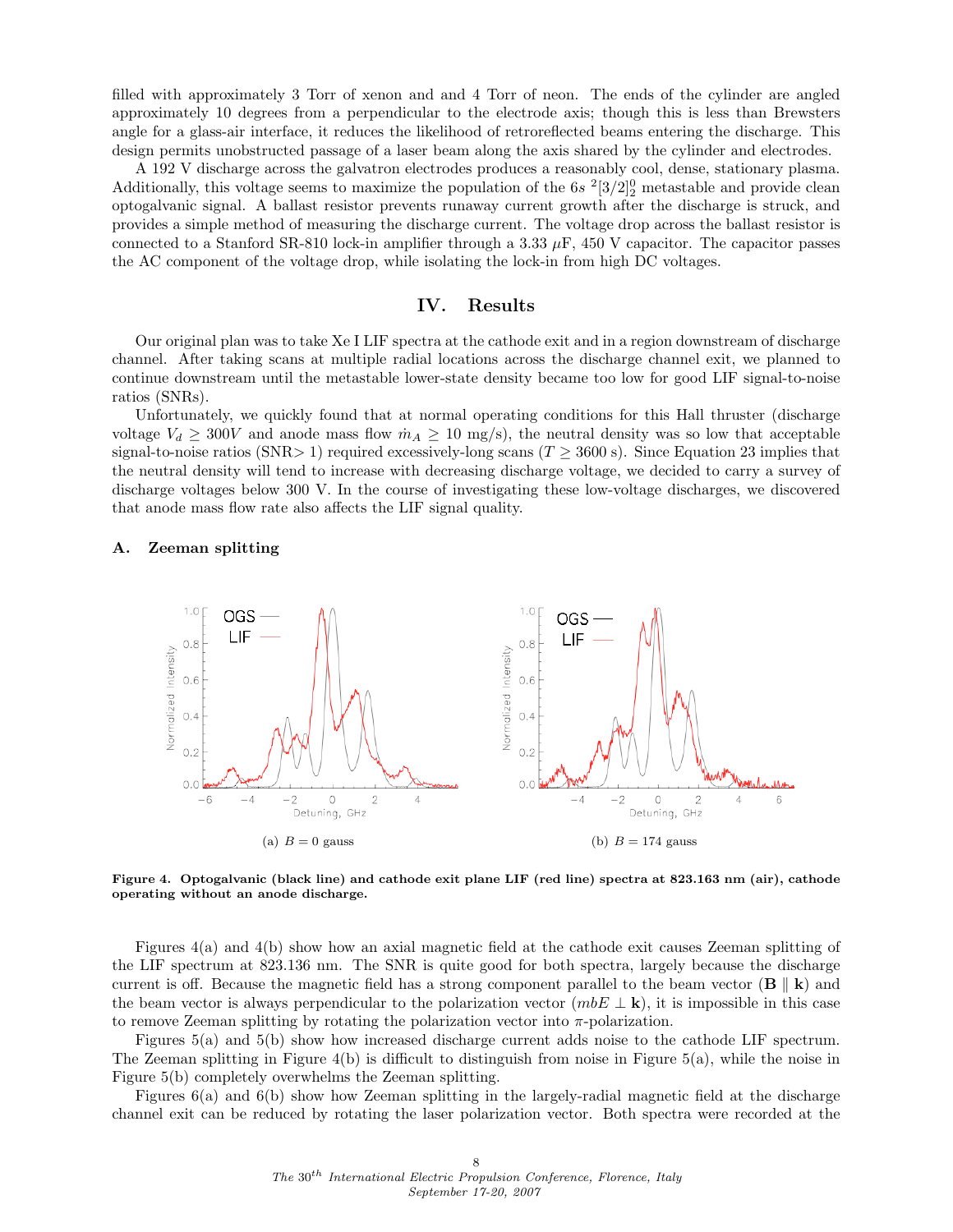

Figure 5. Optogalvanic (black line) and cathode exit plane LIF (red line) spectra at 823.163 nm (air), thruster operating at 150 V discharge voltage.



Figure 6. Optogalvanic (black line) and discharge channel exit plane LIF (red line) spectra at 823.163 nm (air), thruster operating at 150 V discharge voltage and  $\dot{m}_A = 5$  mg/s.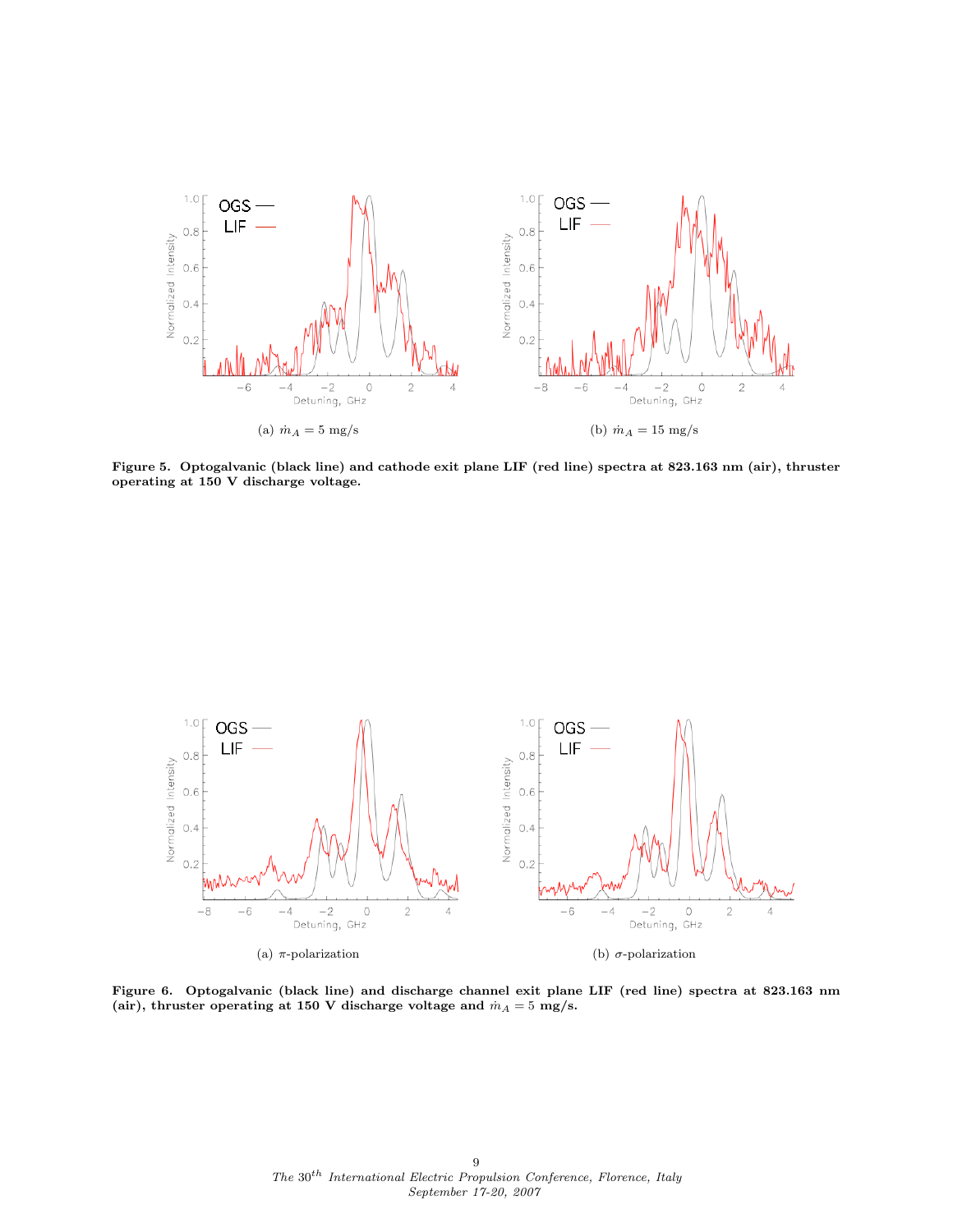discharge channel centerline, with the thruster operating at a 150 V discharge and an anode mass flow of 5 mg/s. The inner and outer coil currents were identical for both spectra. The laser polarization in Figure 6(a) was horizontal, so the polarization vector was parallel to the mostly-radial magnetic field  $(E \parallel B)$ , or  $\pi$ -polarization) at the interrogation volume. For Figure 6(b), we used the half-wave plate and polarizing cube beamsplitter to rotate the laser polarization so that it was vertical, placing the polarization perpendicular to the magnetic field ( $E \perp B$ , or  $\sigma$ -polarization). The resulting shift is slight, but unmistakeable: the main and secondary peaks shown in Figure 6(a) show definite Zeeman splitting in Figure 6(b).

#### B. LIF signal strength vs. discharge voltage



Figure 7. Axial velocity of neutral particles at the discharge chamber exit as a function of discharge voltage for a constant 10 mg/s anode flow rate.

Figure 7 shows the axial bulk velocity of metastable neutrals at the discharge chamber exit as a function of discharge voltage. The  $\pm$ 41.17 m/s error bars correspond to the 50-MHz resolution of the LIF scans. of discharge voltage. The  $\pm$ 41.17 m/s error bars correspond to the 30-MHz resolution of the Life scans.<br>The trendline is proportional to  $\sqrt{V_D}$ ; this is reasonable if we model the neutral flow as an electrothermal thruster, where the exhaust velocity varies as the square root of the stagnation temperature. Since convective losses would scale linearly with discharge velocity for constant discharge current, the stagnation temperature could also be expected to increase linearly with discharge voltage. (Since ion velocity is also proportional to √  $\sqrt{V_D}$ , this behavior might also indicate entrainment.)

Figure 8(a) shows the magnitude of the central peak versus the discharge voltage. The magnitude was found by fitting a quadratic curve to the region in each scan representing the central peak. For a low-noise scan, this region includes all data points above half of the approximate peak value. For high noise scan, this region includes all points that rises above the noise amplitude of the region surrounding the peak. As such, no peak magnitude can be found if no peak is readily identifiable. This is the reason why no 300 V data is included in this figure.

All scans in this survey were done at an anode flow rate of 10 mg/s. In order to save time and cut thermal drift, the relatively noise-free 50-V LIF scans were carried out using an integration time constant  $\tau = 1$  s on the lock-in amplifier. The remaining scans were carried out using a  $\tau = 3$  s. All other hardware configurations were kept constant throughout these scans. Note that while great care is taken to minimize thermal drift between these scans, a large uncertainty bracket  $(\pm 25\%)$  is included to show that thermal drifting can be a significant problem in these scans. A trendline has been added to shows that the peak magnitude decreases rapidly as the discharge voltage increased.

In order to compare SNRs for scans taken at varying values of the integration time constant  $\tau$ , we define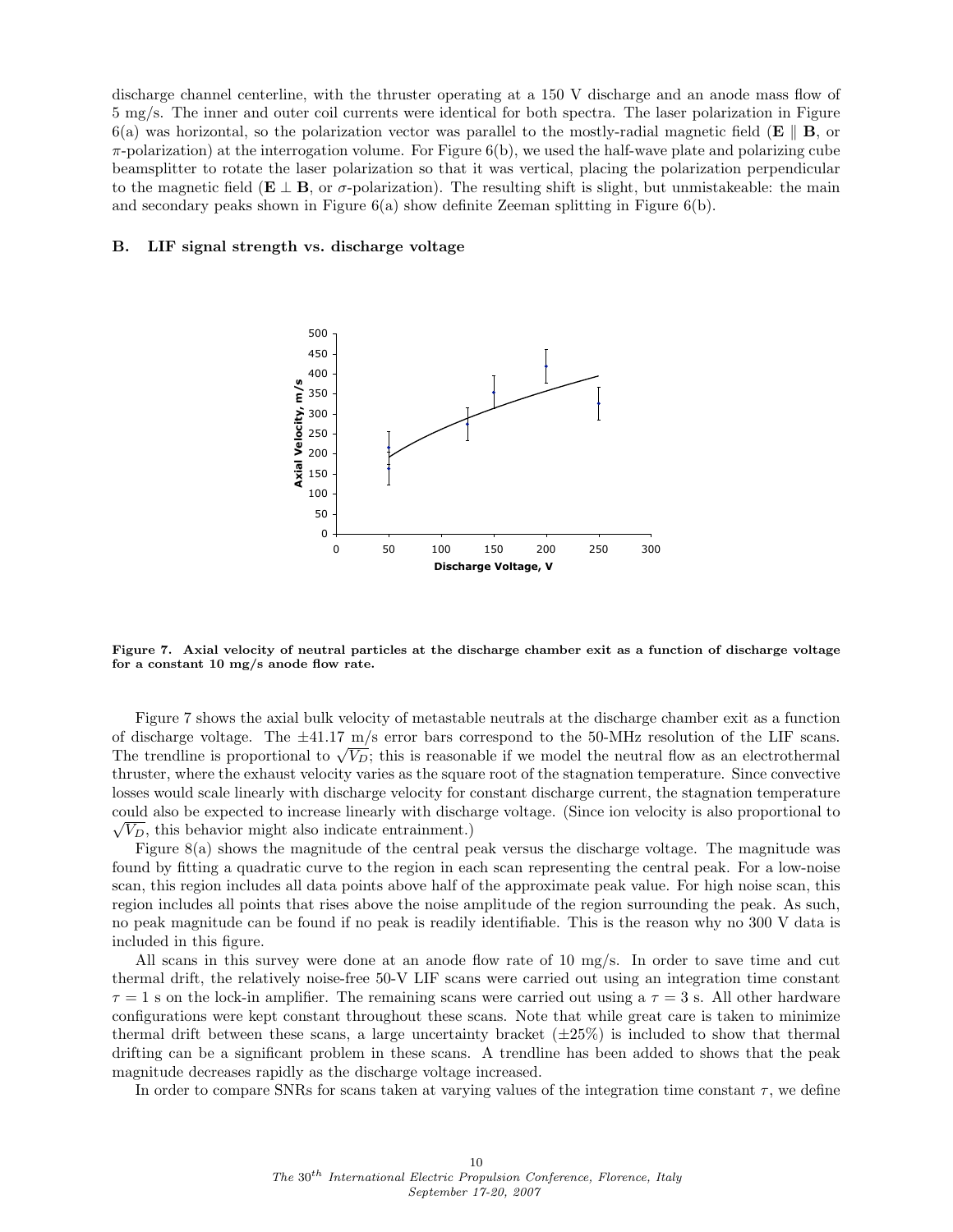

Figure 8. Magnitude and scaled signal-to-noise ratio of neutral LIF signal at the discharge chamber exit as a function of discharge voltage for a constant 10 mg/s anode flow rate.

a scaled SNR

$$
R_s = \frac{\sigma_s}{\sigma_n} \sqrt{\frac{\tau}{\tau_0}}
$$
\n<sup>(25)</sup>

where  $\sigma_s$  is the standard deviation of the signal<sup>a</sup>,  $\sigma_n$  is the standard deviation of the noise<sup>b</sup>, and  $\tau_0$  is a scaling time constant (defined as  $\tau_0 = 1$  s). The statistical argument behind Equation 25 assumes that the noise is broadband, which is generally true for scans done with time constants that are on the same order of magnitude.

Figure 8(b) shows the scaled SNR as a function of the discharge voltage. A linear curve-fit is included to show the general trend. As the discharge voltage is increased, the signal rapidly gets drowned out by the noise. Uncertainty bracket was not included due to the complexity of defining uncertainty for scaled SNR.

When taken in combination, Figures 8(a) and 8(b) strongly indicate that the number of neutrals in the metastable lower state (presumably proportional to the total number of neutrals at the exit plane) decreases dramatically with increasing discharge voltage. As a result, the LIF signal (proportional to the metastable population) is effectively drowned out by noise (roughly independent of discharge voltage) before the discharge voltage reaches 300 V.

### C. LIF signal strength vs. anode mass flow rate

Figure 9 shows the axial bulk velocity of metastable neutrals at the discharge chamber exit as a function of anode mass flow rate. As before, the  $\pm$ 41.17 m/s error bars correspond to the 50-MHz resolution of the LIF scans. The trendline is approximately constant; this is again reasonable if we model the neutral flow as an electrothermal thruster. At constant discharge voltage and increasing mass flow rate, the convective heat loss rate would increase linearly but the stagnation temperature (and thus the bulk velocity) would remain approximately constant.

Figure  $10(a)$  shows the magnitude of the central peak versus the anode mass flowrate at a constant discharge voltage of 150 V. This plot was processed using the same techniques described for Figure8(a). Data for the mass flow rate of 17.5 mg/s was not included in this figure because the peak was difficult to locate. We used a 1-s time constant for the 10 mg/s scan, and 3-s time constants for the remaining scans. Once again, we made every effort to minimize thermal drift during these scans.

Figure 10(b) shows how the scaled SNR varies with anode mass flow rate at a constant discharge voltage of 150 V. As before the SNR calculation and scaling we carried out in the same manner as described for Figure 8(b) .

<sup>&</sup>lt;sup>a</sup>In the absence of a priori knowledge of the signal, we used a 10-point box smoothing of the noisy signal to approximate the noise-free signal.

<sup>&</sup>lt;sup>b</sup>Noise was defined as the difference between the smoothed signal and the noisy signal.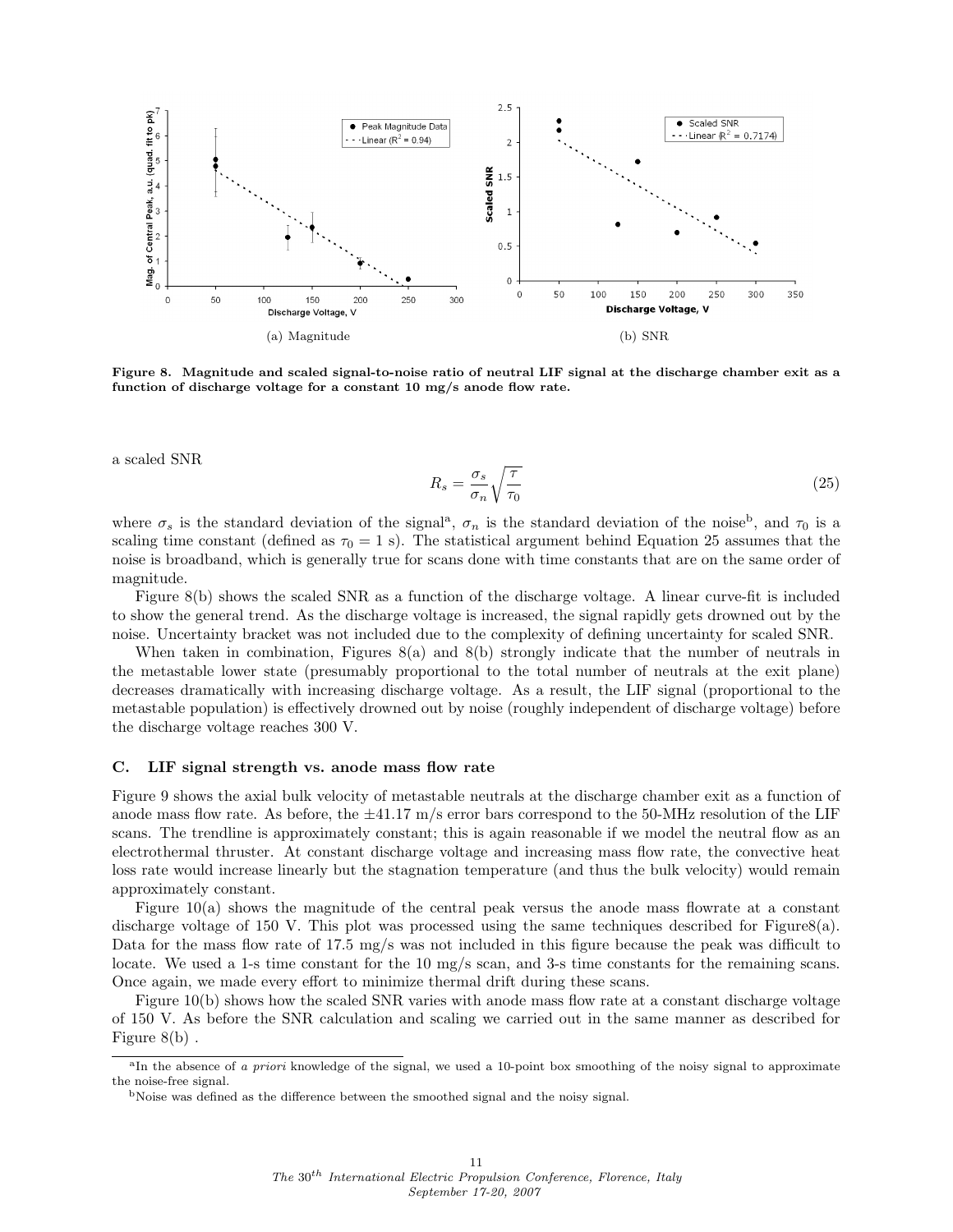

Figure 9. Axial velocity of neutral particles at the discharge chamber exit as a function of anode flow rate for a constant 150 V discharge



Figure 10. Magnitude and scaled signal-to-noise ratio of neutral LIF signal at the discharge chamber exit as a function of mass flow rate for a constant 150 V discharge.